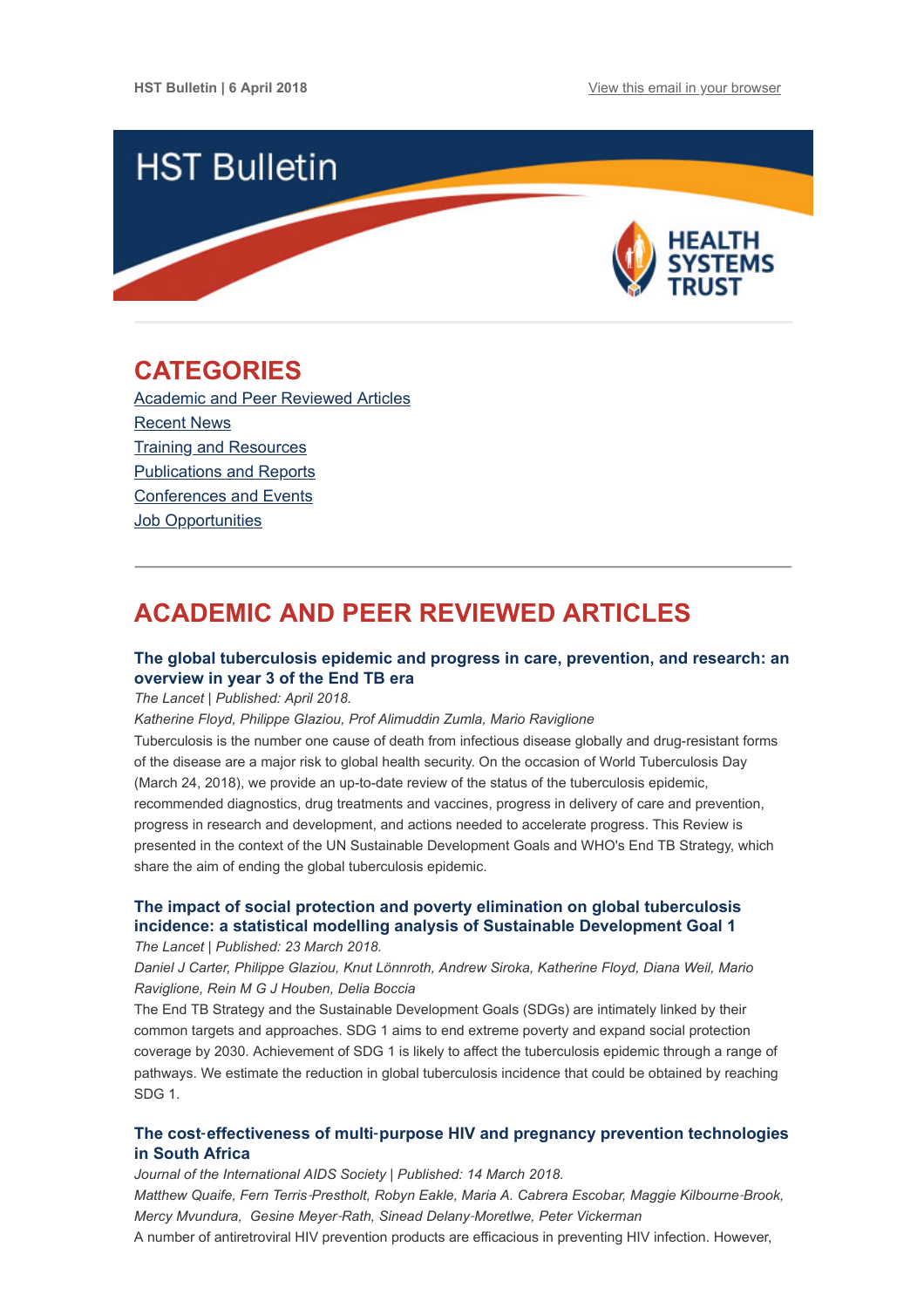the sexual and reproductive health needs of many women extend beyond HIV prevention, and research is ongoing to develop multi‐purpose prevention technologies (MPTs) that offer dual HIV and pregnancy protection. We do not yet know if these products will be an efficient use of constrained health resources. In this paper, we estimate the cost-effectiveness of combinations of candidate multi-purpose prevention technologies (MPTs), in South Africa among general population women and female sex workers (FSWs).

## **HIV treatment eligibility expansion and timely antiretroviral treatment initiation [following enrollment in HIV care: A metaregression analysis of programmatic data](http://journals.plos.org/plosmedicine/article?id=10.1371/journal.pmed.1002534) from 22 countries**

*PlosMedicine | Published: 23 March 2018.*

*Olga Tymejczyk , Ellen Brazier, Constantin Yiannoutsos, Kara Wools-Kaloustian, Keri Althoff, Brenda Crabtree-Ramírez, Kinh Van Nguyen, et al*

The effect of antiretroviral treatment (ART) eligibility expansions on patient outcomes, including rates of timely ART initiation among those enrolling in care, has not been assessed on a large scale. In addition, it is not known whether ART eligibility expansions may lead to "crowding out" of sicker patients.

#### **[South African HIV self-testing policy and guidance considerations](https://sajhivmed.org.za/index.php/hivmed/article/view/775/1030)**

*Southern African Journal of HIV Medicine | Published: 2017. Francois Venter, Mohammed Majam, Lauren Jankelowitz, Siraaj Adams, Michelle Moorhouse, Sergio Carmona, Wendy Stevens, Busisiwe R Msimanga, et al* 

The gap in HIV testing remains significant and new modalities such as HIV self-testing (HIVST) have been recommended to reach key and under-tested populations. In December 2016, the World Health Organization (WHO) released the Guidelines on HIV Self-Testing and Partner Notification: A Supplement to the Consolidated Guidelines on HIV Testing Services (HTS) and urged member countries to develop HIVST policy and regulatory frameworks. In South Africa, HIVST was included as a supplementary strategy in the National HIV Testing Services Policy in 2016, and recently, guidelines for HIVST were included in the South African National Strategic Plan for HIV, sexually transmitted infections and tuberculosis 2017–2022. This document serves as an additional guidance for the National HIV Testing Services Policy 2016, with specific focus on HIVST. It is intended for policy advocates, clinical and nonclinical HTS providers, health facility managers and healthcare providers in private and public health facilities, non-governmental, community-based and faith-based organisations involved in HTS and outreach, device manufacturers, workplace programmes and institutes of higher education.

### **['Scared of going to the clinic': Contextualising healthcare access for men who have](https://sajhivmed.org.za/index.php/hivmed/article/view/701/1078) sex with men, female sex workers and people who use drugs in two South African cities**

*Southern African Journal of HIV Medicine | Published: 19 January 2018.*

*Zoe Duby, Busisiwe Nkosi, Andrew Scheibe, Ben Brown, Linda-Gail Bekker*

Men who have sex with men (MSM), sex workers (SW) and people who use drugs (PWUD) are at increased risk for HIV because of multiple socio-structural barriers and do not have adequate access to appropriate HIV prevention, diagnosis and treatment services. [This study] examine[d] the context of access to healthcare experienced by these three 'Key Populations', we conducted a qualitative study in two South African cities: Bloemfontein in the Free State province and Mafikeng in the North West province. We carried out in-depth interviews to explore healthcare workers' perceptions, beliefs and attitudes towards Key Populations. Focus group discussions were also conducted with members of Key Populations exploring their experiences of accessing healthcare.

### **[A pragmatic approach to monitor and evaluate implementation and impact of](https://onlinelibrary.wiley.com/doi/full/10.1002/jia2.25080) differentiated ART delivery for global and national stakeholders**

*Journal of the International AIDS Society | Published: 14 March 2018.*

*Peter D Ehrenkranz, Jesus MG Calleja, Wafaa El*‐*Sadr, Ade O Fakoya, Nathan Ford, Anna Grimsrud, Kate L Harris, Suzanne L Jed, et al*

The World Health Organization's (WHO) recommendation of "Treat All" has accelerated the call for differentiated antiretroviral therapy (ART) delivery, a method of care that efficiently uses limited resources to increase access to HIV treatment. WHO has further recommended that stable individuals on ART receive refills every 3 to 6 months and attend clinical visits every 3 to 6 months. However, there is not yet consensus on how to ensure that the quality of services is maintained as countries strive to meet these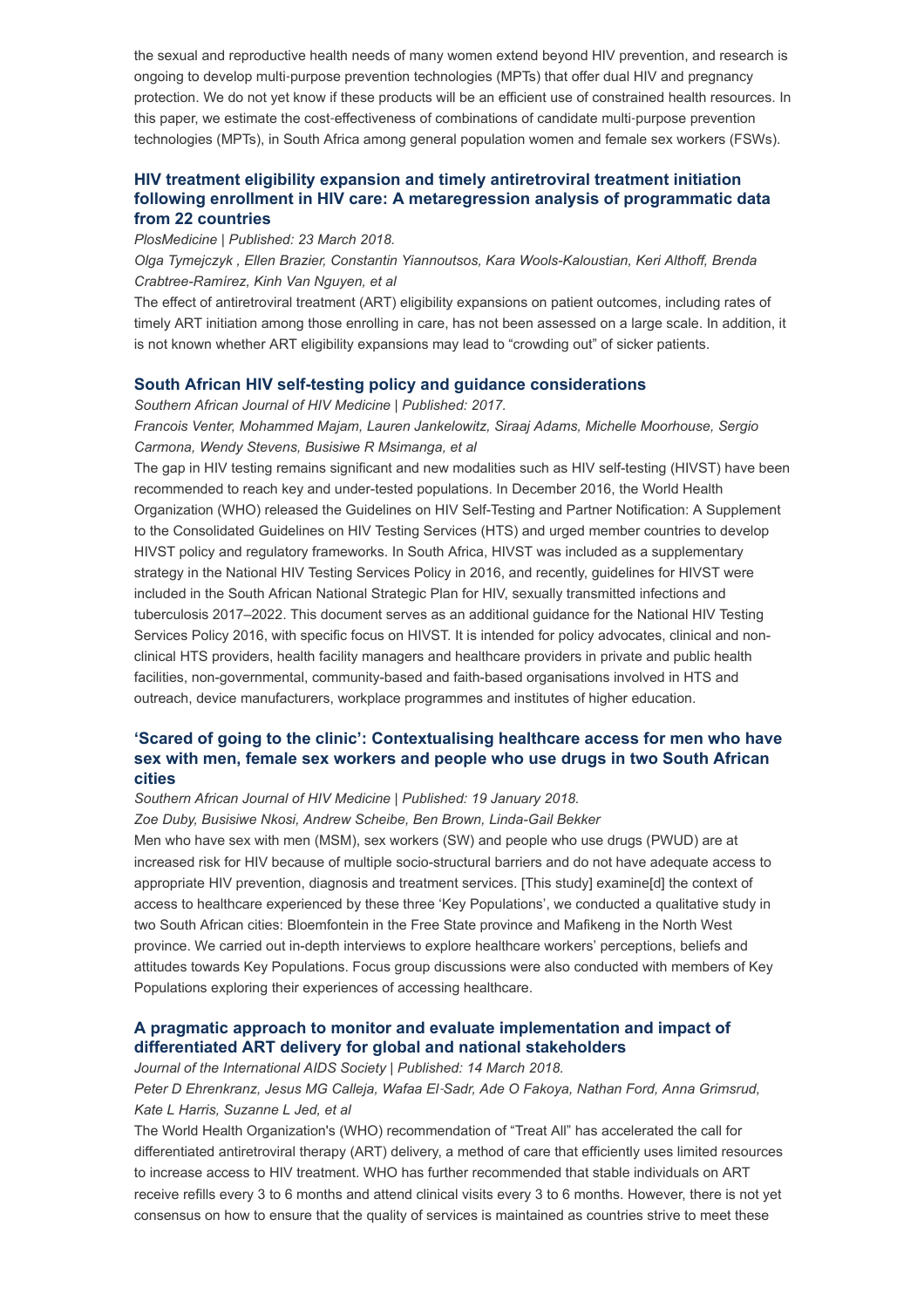standards. This commentary responds to this gap by defining a pragmatic approach to the monitoring and evaluation (M&E) of the scale up of differentiated ART delivery for global and national stakeholders.

**[\(Return to Top\)](#page-0-1)**

## <span id="page-2-0"></span>**RECENT NEWS**

### **[WORLD TB DAY: Breakthrough returns to 100-year-old vaccine](https://www.health-e.org.za/2018/03/24/world-tb-day-sas-tb-breakthrough-returns-to-100-year-old-vaccine/)**

*Health-e News | 24 March 2018.*

A breakthrough South African study may change the course of vaccine research for the world's number one infectious-disease killer: tuberculosis (TB). While a new vaccine has been heralded as the only hope, researchers have returned to an old vaccine discovered almost 100 years ago for answers.

## **[Predicting the effect of improved socioeconomic health determinants on the](http://www.thelancet.com/journals/langlo/article/PIIS2214-109X(18)30189-X/fulltext) tuberculosis epidemic**

## *The Lancet | 23 March 2018.*

Two important public health documents have recently established programmatic goals for tuberculosis control. The first is WHO's End TB Strategy, which represents the evolution of previous DOTS (directly observed treatment, short-course) and Stop TB strategies.1 End TB is built around three pillars: pillar 1 focuses on diagnosis, treatment, and prevention; pillar 2 on ways to tackle socioeconomic factors (eg, poverty reduction, social protection, and universal access); and pillar 3 on scientific research.

### **[The Blesser's Curse: How sugar daddies and vaginal microbes created the world's](https://www.theatlantic.com/health/archive/2018/03/the-blessers-curse/555950/?utm_source=Global+Health+NOW+Main+List&utm_campaign=f4604e47f5-EMAIL_CAMPAIGN_2018_03_26&utm_medium=email&utm_term=0_8d0d062dbd-f4604e47f5-2811001) largest HIV epidemic**

#### *The Atlantic | 22 March 2018.*

VULINDLELA, South Africa—Mbali N. was just 17 when a well-dressed man in his 30s spotted her. She was at a mall in a nearby town, alone, when he called out. He might have been captivated by her almond eyes and soaring cheekbones. Or he might have just seen her for what she was: young and poor.

#### **[Meet the nurses fighting on the front lines — with no ammunition](http://bhekisisa.org/article/2018-03-27-00-meet-the-nurses-fighting-on-the-front-lines-with-no-ammunition)**

*Bhekisia | 27 March 2018.* Public health systems are driven by nurses. Yet, they have little authority.

#### **[South Africa Sours on Sugary Drinks](https://www.globalhealthnow.org/2018-03/south-africa-sours-sugary-drinks?utm_source=Global+Health+NOW+Main+List&utm_campaign=7b1b5ebdb5-EMAIL_CAMPAIGN_2018_03_28&utm_medium=email&utm_term=0_8d0d062dbd-7b1b5ebdb5-2811001)**

*Global Health Now | 29 March 2018.* "Are you drinking yourself sick?" South Africans were asked. The answer: A resounding yes.

#### **[Community healthcare workers want to be public servants](https://www.groundup.org.za/article/community-healthcare-workers-want-be-public-servants/)**

*GroundUp | Published: 22 March 2018.* "They take care of the frail, the sick within our communities; they bath them and make sure they have access to their medication"

#### **[Offline: Liberty vs equity in global health](http://www.thelancet.com/journals/lancet/article/PIIS0140-6736(18)30724-4/fulltext)**

*The Lancet | 24 March 2018.*

Is equity the defining objective of global health in the 21st century? Equity is hardwired into every definition of global health. It would be insane to argue otherwise. But global health is too important to allow this assumption to go unchallenged.

**[\(Return to Top\)](#page-0-1)**

## <span id="page-2-1"></span>**TRAINING AND RESOURCES**

### **[Programmatic Guidance from the Interagency Gender Working Group](https://www.igwg.org/training/programmatic-guidance/)**

#### *IGWG (Interagency Gender Working Group)*

Many of the participants for IGWG trainings come from a technical perspective. Whereas they might find theory interesting, they are most engaged when they have the opportunity to directly apply new knowledge to their current work. Therefore, the following activities were designed to allow participants to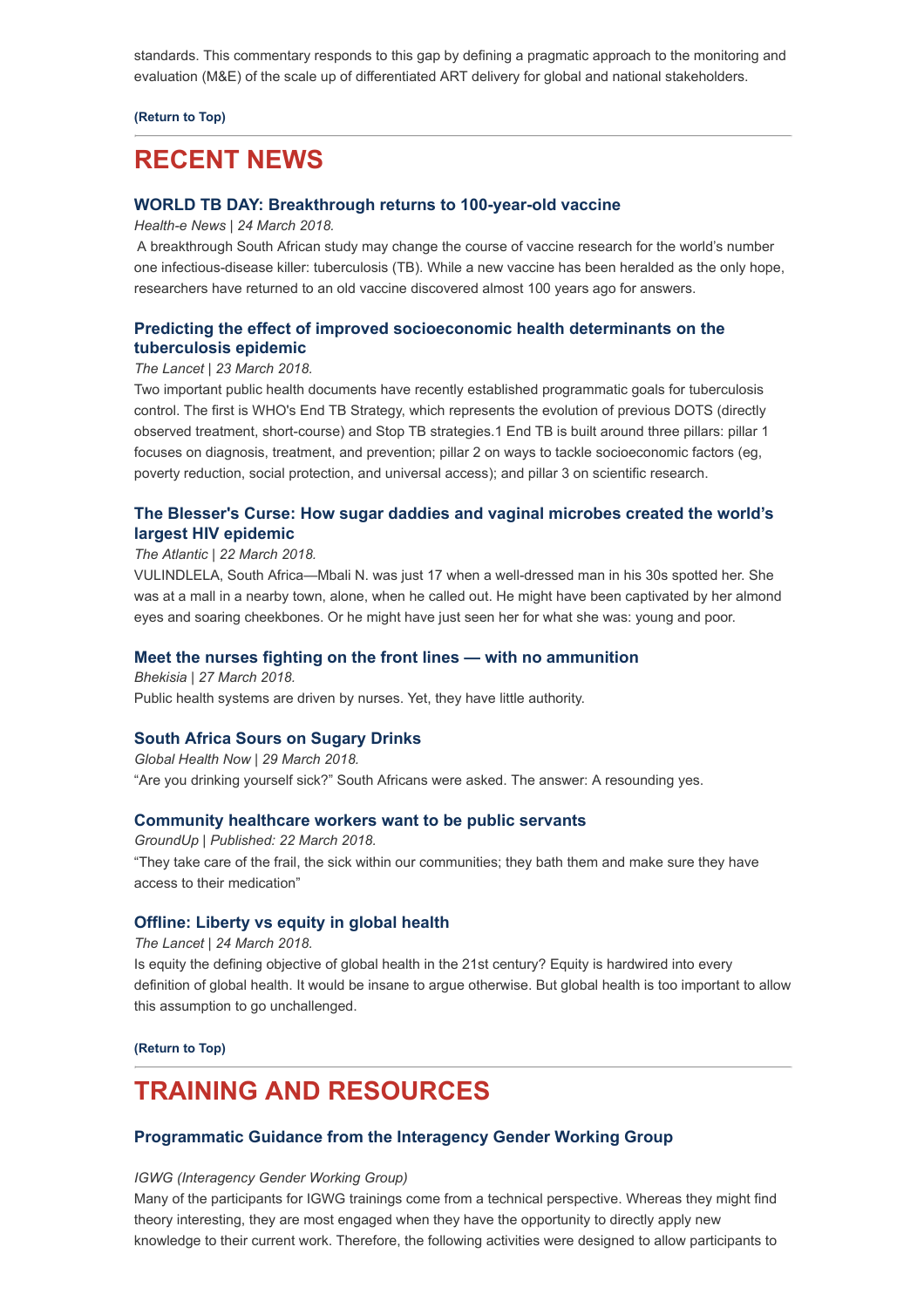see what gender integration looks like and for participants to work in groups to think through the application of new concepts and brainstorm ways to improve future programs using specific examples and cases.

#### **[\(Return to Top\)](#page-0-1)**

# <span id="page-3-0"></span>**PUBLICATIONS AND REPORTS**

### **[The 90-90-90 Compendium Volume 4: The role of communities and individuals in](http://www.hst.org.za/publications/HST%20Publications/The%20role%20of%20communities%20and%20(Web%20version).pdf) combatting the epidemic**

*Health Systems Trust | March 2018.*

This volume of Health Systems Trust's 90-90-90 Compendium offers a handy resource for community health workers and caregivers, community-based and faith-based organisations, and other networked associations, to share with their clients and constituencies. It takes the form of an illustrated booklet, using cartoons to communicate health information.

## **[The 90-90-90 Compendium Volume 4: Healthy me, healthy us: a guide for community](http://www.hst.org.za/publications/HST%20Publications/Healthy%20me%20healthy%20us_WEB%20VERSION.pdf) members about good health and staying healthy with chronic illness**

*Health Systems Trust | March 2018.*

This volume of Health Systems Trust's 90-90-90 Compendium offers a handy resource for community health workers and caregivers, community-based and faith-based organisations, and other networked associations, to share with their clients and constituencies. It takes the form of an illustrated booklet, using cartoons to communicate health information. This is the same publication as *The 90-90-90 Compendium Volume 4: The role of communities and individuals in combatting the epidemic* listed above, but without the forward from HST's CEO, Dr Themba Moeti.

**[\(Return to Top\)](#page-0-1)**

## <span id="page-3-1"></span>**CONFERENCES AND EVENTS**

**[Africa Health](https://www.africahealthexhibition.com/en/home.html)** 29-31 May 2018 Gallagher Convention Centre, Johannesburg, South Africa

#### **[22nd International AIDS Conference \(AIDS 2018\)](http://www.aids2018.org/)**

23-27 July 2018 RAI Amsterdam Convention Centre, Amsterdam, The Netherlands

**[RareX Rare Disease conference](http://rarex.co.za/)** 13-16 September 2018 Johannesburg, South Africa

#### **[\(Return to Top\)](#page-0-1)**

## **JOB OPPORTUNITIES**

Please click on the job title for more information.

**[Health Systems Trust: Community Liaison Officer](http://www.hst.org.za/Pages/Community-Liason-Manager.aspx)** Closing Date: 6 April 2018

**[Health Systems Trust: Field Office Managers](http://www.hst.org.za/Pages/Field-Office-Managers-.aspx)** Closing Date: 13 April 2018

**[Health Systems Trust: Nurses](http://www.hst.org.za/Pages/Nurses.aspx)** Closing Date: 13 April 2018

**[Health Systems Trust: Data Manager](http://www.hst.org.za/Pages/Data-Manager.aspx)**